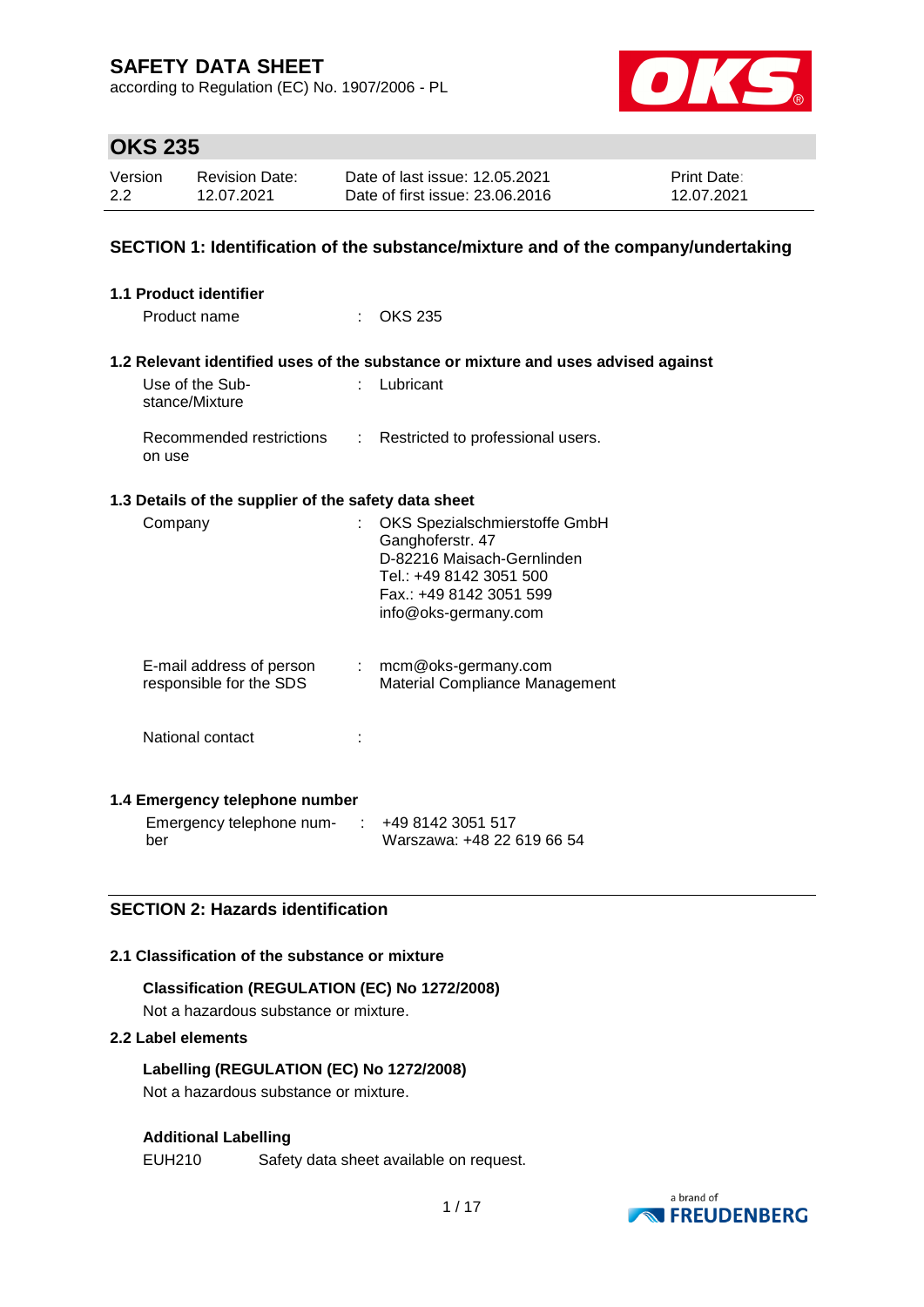according to Regulation (EC) No. 1907/2006 - PL



## **OKS 235**

| Version | <b>Revision Date:</b> | Date of last issue: 12.05.2021  | <b>Print Date:</b> |
|---------|-----------------------|---------------------------------|--------------------|
| 2.2     | 12.07.2021            | Date of first issue: 23,06,2016 | 12.07.2021         |

#### **2.3 Other hazards**

This substance/mixture contains no components considered to be either persistent, bioaccumulative and toxic (PBT), or very persistent and very bioaccumulative (vPvB) at levels of 0.1% or higher.

## **SECTION 3: Composition/information on ingredients**

#### **3.2 Mixtures**

Chemical nature : Mineral oil.

Metal powder

## **Components**

| Chemical name                                       | CAS-No.<br>EC-No.<br>Index-No.<br><b>Registration number</b>        | Classification                             | Concentration<br>limits<br>M-Factor<br><b>Notes</b> | Concentration<br>(% w/w) |
|-----------------------------------------------------|---------------------------------------------------------------------|--------------------------------------------|-----------------------------------------------------|--------------------------|
| Kaolin, calcined                                    | 92704-41-1<br>296-473-8                                             | Eye Irrit.2; H319<br><b>STOT SE3; H335</b> |                                                     | $>= 1 - 10$              |
| aluminium powder<br>(stabilised)                    | 7429-90-5<br>231-072-3<br>013-002-00-1<br>01-2119529243-45-<br>XXXX | Flam. Sol.1; H228                          |                                                     | $>= 1 - < 10$            |
| 2,5-bis(tert-<br>nonyldithio)-1,3,4-<br>thiadiazole | 89347-09-1<br>289-493-3                                             | Aquatic Chronic3;<br>H412                  |                                                     | $>= 1 - 2.5$             |

For explanation of abbreviations see section 16.

## **SECTION 4: First aid measures**

#### **4.1 Description of first aid measures**

| If inhaled              | Remove person to fresh air. If signs/symptoms continue, get<br>medical attention.<br>Keep patient warm and at rest.<br>If breathing is irregular or stopped, administer artificial respira-<br>tion. |
|-------------------------|------------------------------------------------------------------------------------------------------------------------------------------------------------------------------------------------------|
| In case of skin contact | Remove contaminated clothing. If irritation develops, get med-<br>ical attention.<br>Wash off with soap and water.                                                                                   |

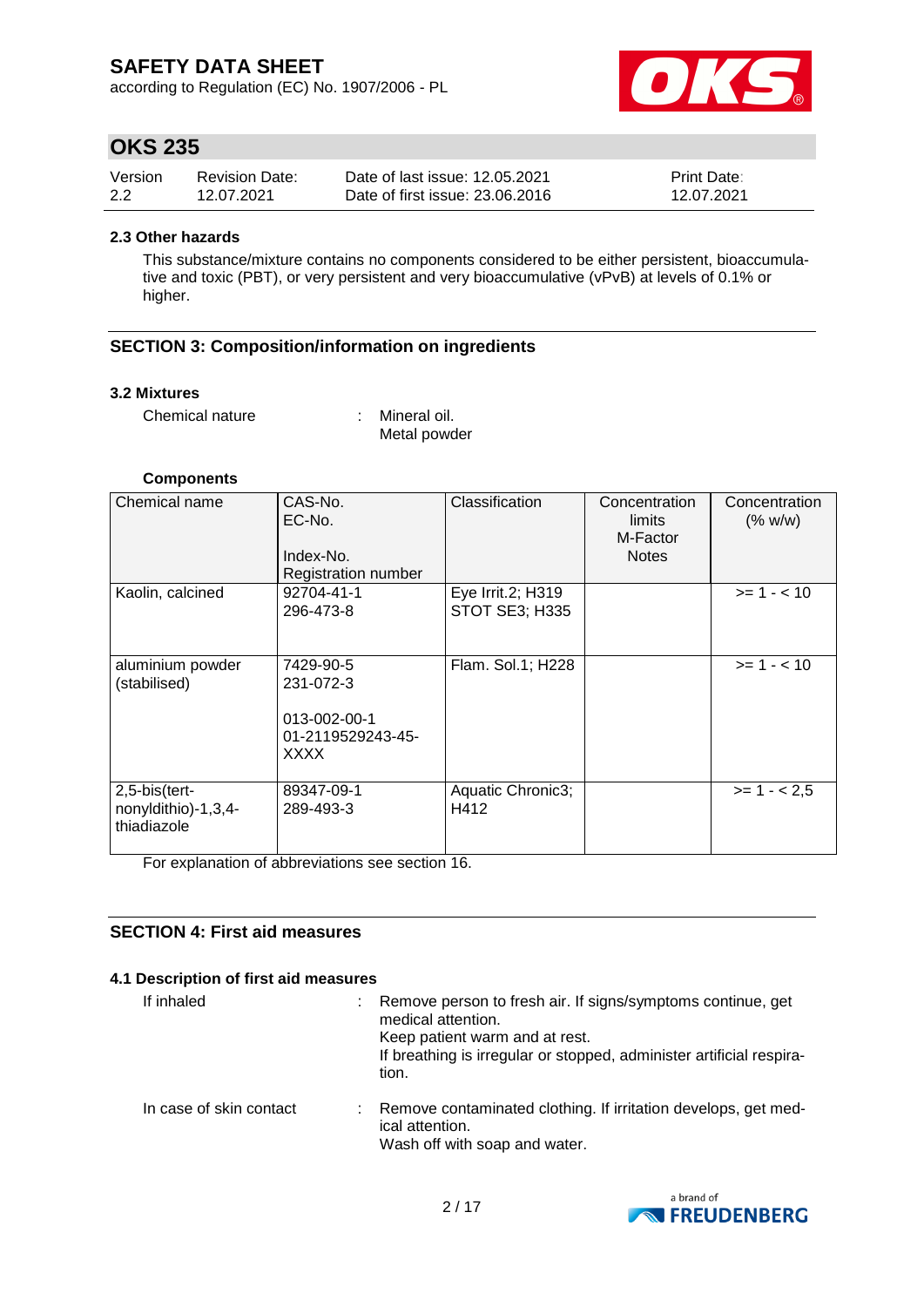according to Regulation (EC) No. 1907/2006 - PL



# **OKS 235**

| Version<br>$2.2^{\circ}$ | <b>Revision Date:</b><br>12.07.2021 |    | Date of last issue: 12.05.2021<br>Date of first issue: 23.06.2016                                                                                | <b>Print Date:</b><br>12.07.2021 |
|--------------------------|-------------------------------------|----|--------------------------------------------------------------------------------------------------------------------------------------------------|----------------------------------|
|                          | In case of eye contact              |    | Rinse immediately with plenty of water, also under the eyelids,<br>for at least 10 minutes.<br>If eye irritation persists, consult a specialist. |                                  |
| If swallowed             |                                     |    | $\therefore$ Move the victim to fresh air.<br>Do not induce vomiting without medical advice.                                                     |                                  |
|                          |                                     |    | 4.2 Most important symptoms and effects, both acute and delayed                                                                                  |                                  |
| Symptoms                 |                                     |    | : No information available.                                                                                                                      |                                  |
| <b>Risks</b>             |                                     | t. | None known.                                                                                                                                      |                                  |
|                          |                                     |    | 4.3 Indication of any immediate medical attention and special treatment needed                                                                   |                                  |
| Treatment                |                                     |    | No information available.                                                                                                                        |                                  |

## **SECTION 5: Firefighting measures**

| 5.1 Extinguishing media<br>Suitable extinguishing media<br>Use water spray, alcohol-resistant foam, dry chemical or car-<br>÷ |  |                                                                                                                                                                         |  |  |
|-------------------------------------------------------------------------------------------------------------------------------|--|-------------------------------------------------------------------------------------------------------------------------------------------------------------------------|--|--|
|                                                                                                                               |  | bon dioxide.                                                                                                                                                            |  |  |
| Unsuitable extinguishing<br>media                                                                                             |  | : High volume water jet                                                                                                                                                 |  |  |
| 5.2 Special hazards arising from the substance or mixture                                                                     |  |                                                                                                                                                                         |  |  |
| Hazardous combustion prod- : Carbon oxides<br>ucts                                                                            |  | Nitrogen oxides (NOx)<br>Sulphur oxides<br>Metal oxides                                                                                                                 |  |  |
| 5.3 Advice for firefighters                                                                                                   |  |                                                                                                                                                                         |  |  |
| Special protective equipment :<br>for firefighters                                                                            |  | In the event of fire, wear self-contained breathing apparatus.<br>Use personal protective equipment. Exposure to decomposi-<br>tion products may be a hazard to health. |  |  |
| Further information                                                                                                           |  | Standard procedure for chemical fires.                                                                                                                                  |  |  |

## **SECTION 6: Accidental release measures**

## **6.1 Personal precautions, protective equipment and emergency procedures**

| Personal precautions | : Evacuate personnel to safe areas.                          |
|----------------------|--------------------------------------------------------------|
|                      | Use the indicated respiratory protection if the occupational |
|                      | exposure limit is exceeded and/or in case of product release |
|                      | (dust).                                                      |

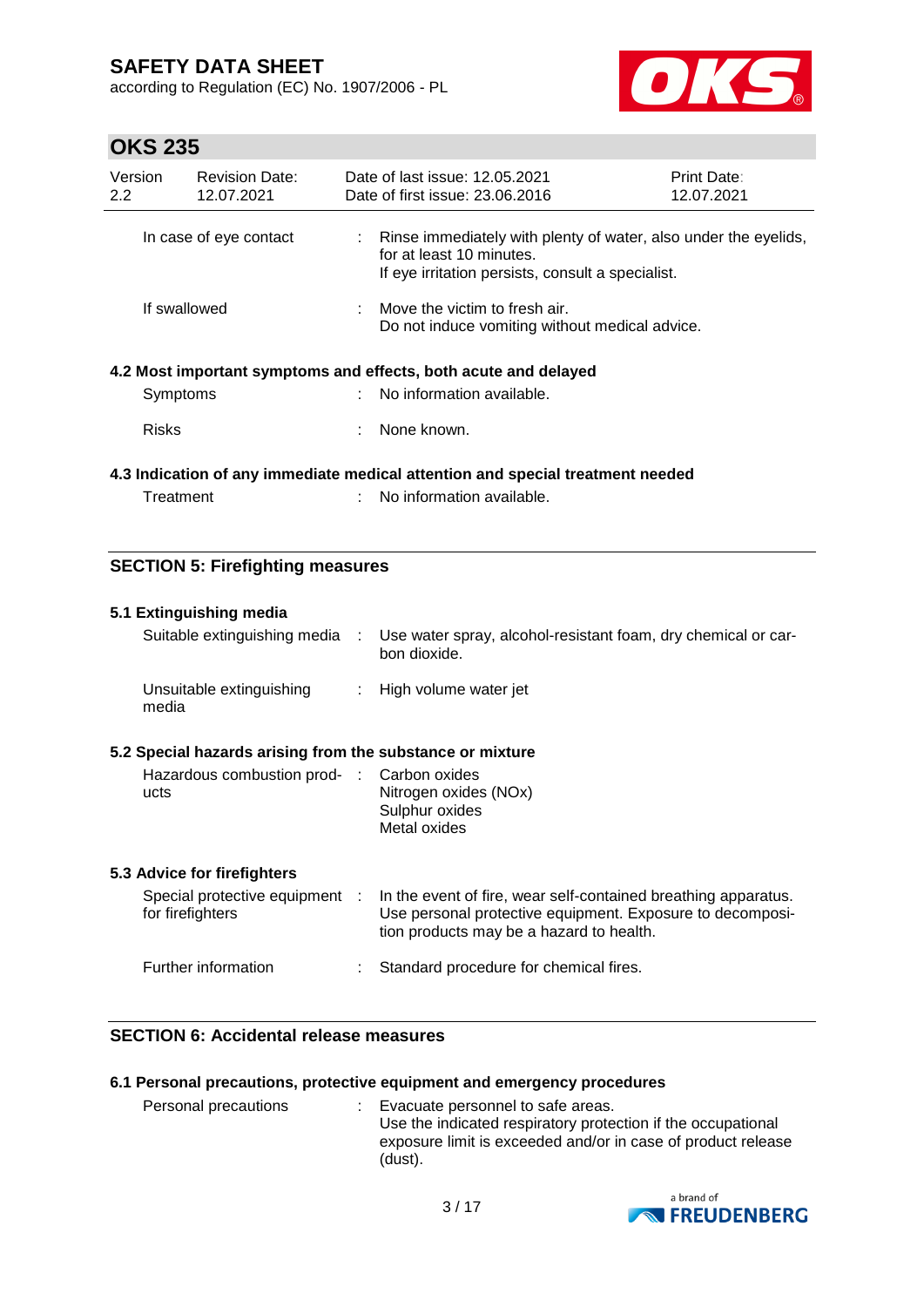**OKS 235**

according to Regulation (EC) No. 1907/2006 - PL



| Version<br>$2.2^{\circ}$                                         | <b>Revision Date:</b><br>12.07.2021                                       |    | Date of last issue: 12.05.2021<br>Date of first issue: 23.06.2016                                                                                                                                                                                                                                                              | Print Date:<br>12.07.2021 |  |
|------------------------------------------------------------------|---------------------------------------------------------------------------|----|--------------------------------------------------------------------------------------------------------------------------------------------------------------------------------------------------------------------------------------------------------------------------------------------------------------------------------|---------------------------|--|
|                                                                  |                                                                           |    | Do not breathe vapours, aerosols.<br>Refer to protective measures listed in sections 7 and 8.                                                                                                                                                                                                                                  |                           |  |
|                                                                  | <b>6.2 Environmental precautions</b><br>Environmental precautions         |    | Try to prevent the material from entering drains or water<br>courses.<br>Local authorities should be advised if significant spillages<br>cannot be contained.                                                                                                                                                                  |                           |  |
|                                                                  |                                                                           |    | 6.3 Methods and material for containment and cleaning up                                                                                                                                                                                                                                                                       |                           |  |
|                                                                  | Methods for cleaning up                                                   | ÷. | Clean up promptly by sweeping or vacuum.<br>Keep in suitable, closed containers for disposal.                                                                                                                                                                                                                                  |                           |  |
|                                                                  | 6.4 Reference to other sections<br>For personal protection see section 8. |    |                                                                                                                                                                                                                                                                                                                                |                           |  |
|                                                                  | <b>SECTION 7: Handling and storage</b>                                    |    |                                                                                                                                                                                                                                                                                                                                |                           |  |
|                                                                  | 7.1 Precautions for safe handling                                         |    |                                                                                                                                                                                                                                                                                                                                |                           |  |
|                                                                  | Advice on safe handling                                                   |    | For personal protection see section 8.<br>Smoking, eating and drinking should be prohibited in the ap-<br>plication area.<br>Wash hands and face before breaks and immediately after<br>handling the product.                                                                                                                  |                           |  |
|                                                                  | Hygiene measures                                                          |    | Wash face, hands and any exposed skin thoroughly after<br>handling.                                                                                                                                                                                                                                                            |                           |  |
| 7.2 Conditions for safe storage, including any incompatibilities |                                                                           |    |                                                                                                                                                                                                                                                                                                                                |                           |  |
|                                                                  | Requirements for storage<br>areas and containers                          |    | Store in original container. Keep container closed when not in<br>use. Keep in a dry, cool and well-ventilated place. Containers<br>which are opened must be carefully resealed and kept upright<br>to prevent leakage. Store in accordance with the particular<br>national regulations. Keep in properly labelled containers. |                           |  |
|                                                                  | 7.3 Specific end use(s)                                                   |    |                                                                                                                                                                                                                                                                                                                                |                           |  |

**SECTION 8: Exposure controls/personal protection**

## **8.1 Control parameters**

Contains no substances with occupational exposure limit values.

**Derived No Effect Level (DNEL) according to Regulation (EC) No. 1907/2006:**

Specific use(s) : Specific instructions for handling, not required.

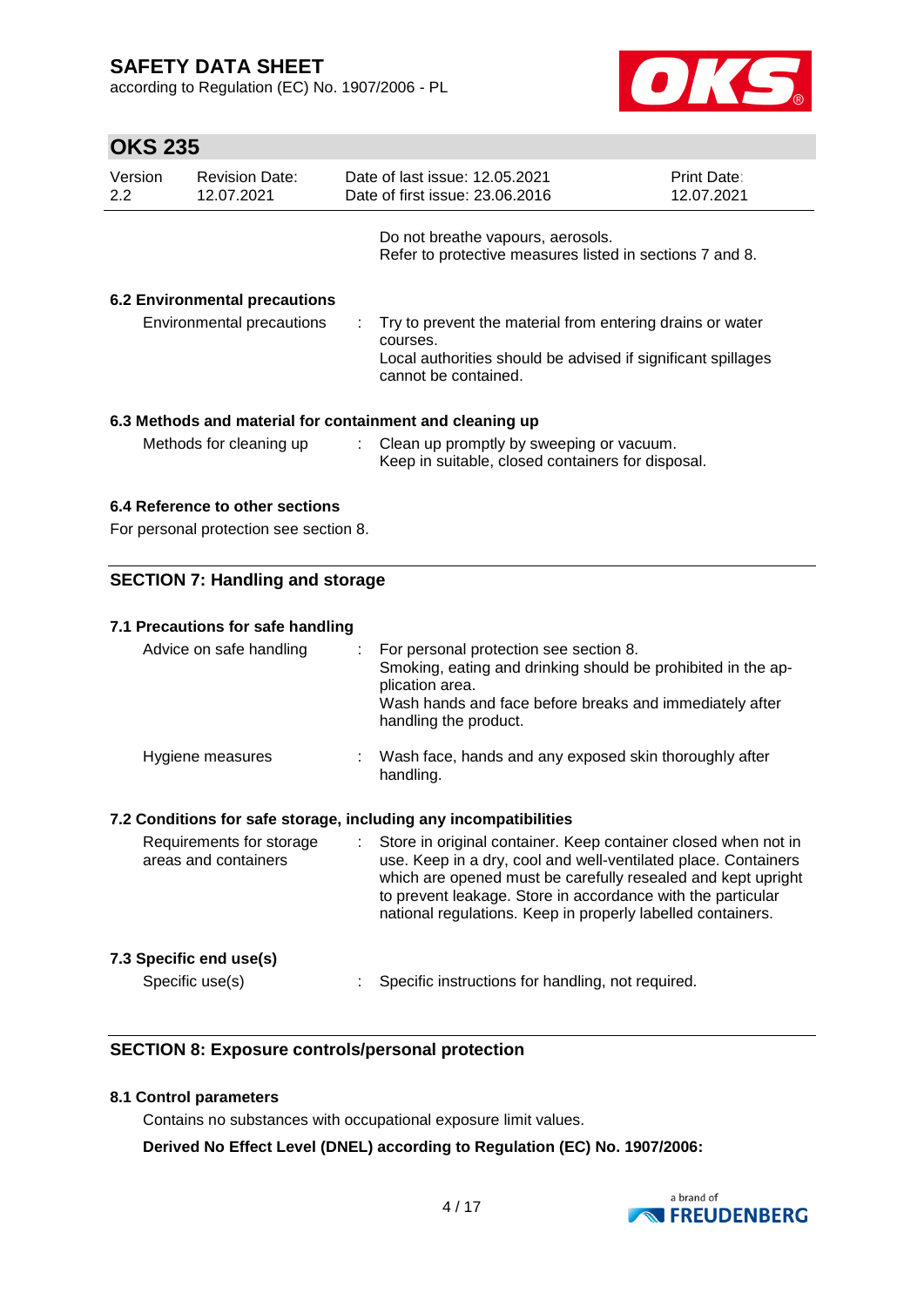according to Regulation (EC) No. 1907/2006 - PL



# **OKS 235**

| Version | Revision Date: | Date of last issue: 12.05.2021  | <b>Print Date:</b> |
|---------|----------------|---------------------------------|--------------------|
| 2.2     | 12.07.2021     | Date of first issue: 23,06,2016 | 12.07.2021         |

| Substance name                                                                           | End Use | Exposure routes | Potential health ef-<br>fects | Value                   |
|------------------------------------------------------------------------------------------|---------|-----------------|-------------------------------|-------------------------|
| Distillates (petrole-<br>um), hydrotreated<br>heavy paraffinic;<br>Baseoil - unspecified | Workers | Inhalation      | Long-term local ef-<br>fects  | $5,6$ mg/m $3$          |
| aluminium powder<br>(stabilised)                                                         | Workers | Inhalation      | Long-term systemic<br>effects | $3,72 \,\mathrm{mg/m}$  |
|                                                                                          | Workers | Inhalation      | Long-term local ef-<br>fects  | $3,72 \,\mathrm{mg/m3}$ |

## **Predicted No Effect Concentration (PNEC) according to Regulation (EC) No. 1907/2006:**

| Substance name                    | <b>Environmental Compartment</b> | Value                |
|-----------------------------------|----------------------------------|----------------------|
| Distillates (petroleum), hy-      | Oral                             | $9,33$ mg/kg         |
| drotreated heavy paraffinic;      |                                  |                      |
| Baseoil - unspecified             |                                  |                      |
| distillates (petroleum), solvent- | Oral                             | $9,33 \text{ mg/kg}$ |
| dewaxed heavy paraffinic          |                                  |                      |
| aluminium powder (stabilised)     | Fresh water                      | $0,0749$ mg/l        |
|                                   | Sewage treatment plant           | $20 \text{ mg/l}$    |

#### **8.2 Exposure controls**

## **Engineering measures**

none

#### **Personal protective equipment**

Eye protection : Safety glasses with side-shields

| Hand protection    |                |
|--------------------|----------------|
| Material           | : butyl-rubber |
| Break through time | $:$ > 10 min   |
| Protective index   | : Class 1      |

| <b>Remarks</b>         | ÷ | Wear protective gloves. The break through time depends<br>amongst other things on the material, the thickness and the<br>type of glove and therefore has to be measured for each<br>case.<br>The selected protective gloves have to satisfy the specifica-<br>tions of Regulation (EU) 2016/425 and the standard EN 374<br>derived from it. |
|------------------------|---|---------------------------------------------------------------------------------------------------------------------------------------------------------------------------------------------------------------------------------------------------------------------------------------------------------------------------------------------|
| Respiratory protection |   | Not required; except in case of aerosol formation.                                                                                                                                                                                                                                                                                          |
| Filter type            | ÷ | Filter type A-P                                                                                                                                                                                                                                                                                                                             |
| Protective measures    |   | The type of protective equipment must be selected according<br>to the concentration and amount of the dangerous substance<br>المتمسم المستحدد والكالماء والمتماس والقالمة                                                                                                                                                                   |

at the specific workplace. Choose body protection in relation to its type, to the concentration and amount of dangerous substances, and to the specific work-place.

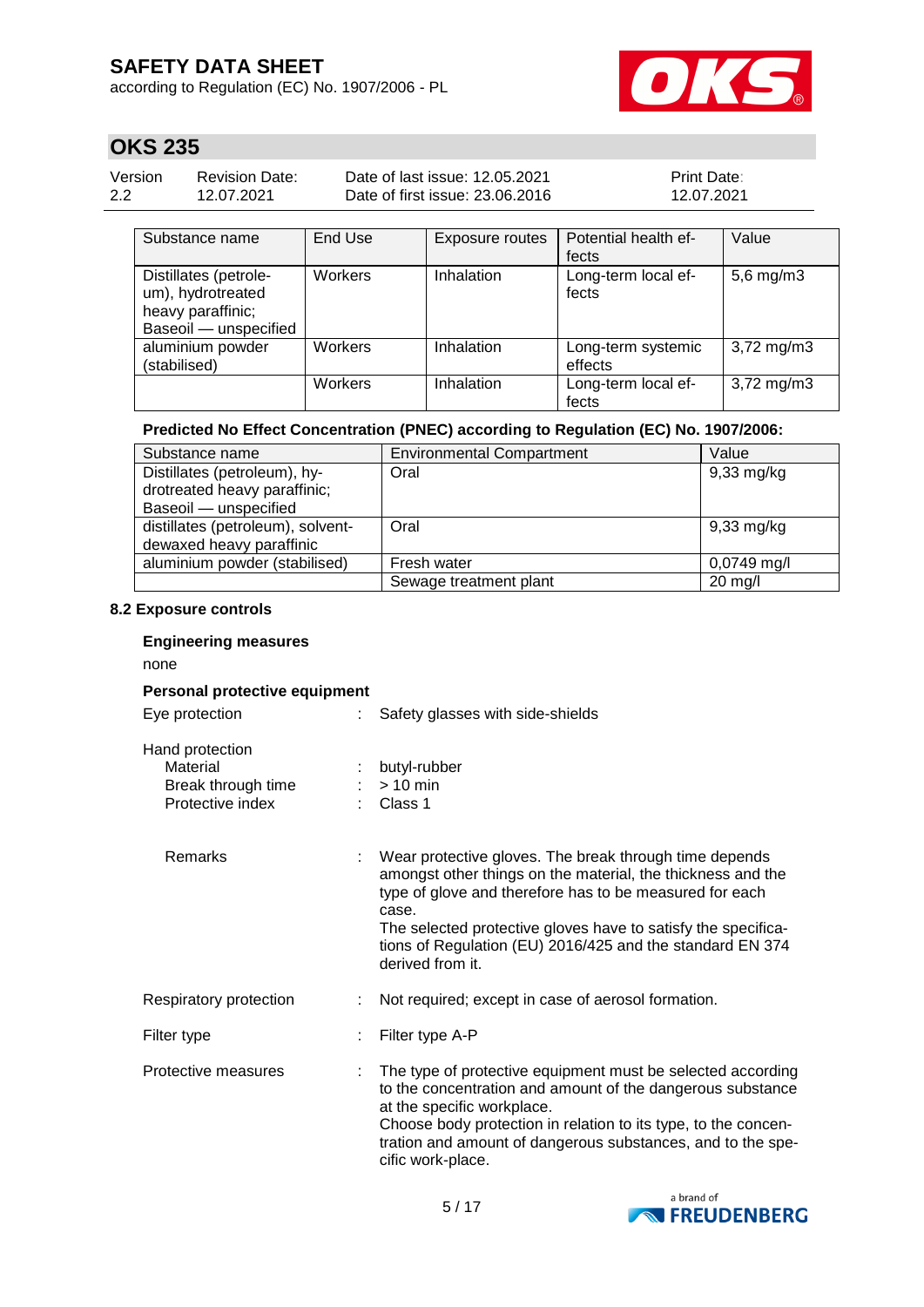according to Regulation (EC) No. 1907/2006 - PL



# **OKS 235**

| Version | Revision Date: | Date of last issue: 12.05.2021  | <b>Print Date:</b> |
|---------|----------------|---------------------------------|--------------------|
| 2.2     | 12.07.2021     | Date of first issue: 23,06,2016 | 12.07.2021         |

## **SECTION 9: Physical and chemical properties**

| 9.1 Information on basic physical and chemical properties |                                                                         |                           |                                                                      |  |  |  |  |
|-----------------------------------------------------------|-------------------------------------------------------------------------|---------------------------|----------------------------------------------------------------------|--|--|--|--|
|                                                           | Appearance                                                              | ÷.                        | paste                                                                |  |  |  |  |
|                                                           | Colour                                                                  | t.                        | silver                                                               |  |  |  |  |
|                                                           | Odour                                                                   |                           | fatty odour, slight                                                  |  |  |  |  |
|                                                           | <b>Odour Threshold</b>                                                  |                           | No data available                                                    |  |  |  |  |
|                                                           | pH                                                                      |                           | : Not applicable<br>substance/mixture is non-soluble (in water)      |  |  |  |  |
|                                                           | Drop point                                                              | $\mathbb{R}^{\mathbb{Z}}$ | 110 °C                                                               |  |  |  |  |
|                                                           | Boiling point/boiling range                                             | ÷.                        | No data available                                                    |  |  |  |  |
|                                                           | Flash point                                                             |                           | Not applicable                                                       |  |  |  |  |
|                                                           | Evaporation rate                                                        | ÷                         | No data available                                                    |  |  |  |  |
|                                                           | Flammability (solid, gas)                                               | $\mathbb{Z}^{\times}$     | <b>Combustible Solids</b>                                            |  |  |  |  |
|                                                           | Upper explosion limit / Upper : No data available<br>flammability limit |                           |                                                                      |  |  |  |  |
|                                                           | Lower explosion limit / Lower : No data available<br>flammability limit |                           |                                                                      |  |  |  |  |
|                                                           | Vapour pressure                                                         | ÷                         | < 0,001 hPa (20 °C)                                                  |  |  |  |  |
|                                                           | Relative vapour density                                                 | ÷.                        | No data available                                                    |  |  |  |  |
|                                                           | Relative density                                                        | ÷.                        | 0,92(20 °C)<br>Reference substance: Water<br>The value is calculated |  |  |  |  |
|                                                           | Density                                                                 |                           | 0,92 g/cm3<br>(20 °C)                                                |  |  |  |  |
|                                                           | <b>Bulk density</b>                                                     |                           | No data available                                                    |  |  |  |  |
|                                                           | Solubility(ies)<br>Water solubility                                     |                           | insoluble                                                            |  |  |  |  |

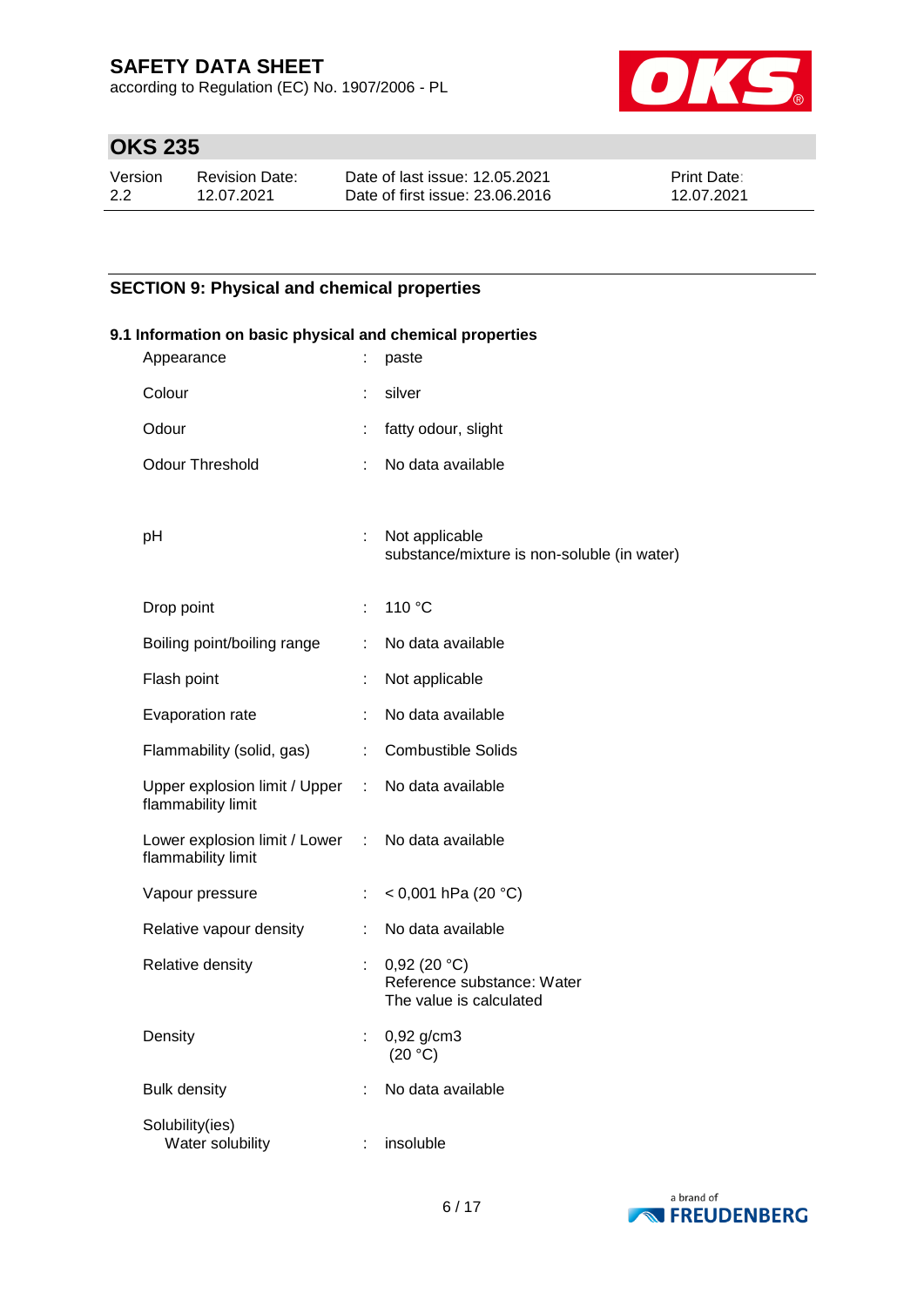according to Regulation (EC) No. 1907/2006 - PL



# **OKS 235**

| Version<br>2.2 |               | <b>Revision Date:</b><br>12.07.2021 |                             | Date of last issue: 12.05.2021<br>Date of first issue: 23.06.2016 | Print Date:<br>12.07.2021 |
|----------------|---------------|-------------------------------------|-----------------------------|-------------------------------------------------------------------|---------------------------|
|                |               | Solubility in other solvents        | $\mathcal{L}^{\mathcal{A}}$ | No data available                                                 |                           |
|                | octanol/water | Partition coefficient: n-           |                             | No data available                                                 |                           |
|                |               | Auto-ignition temperature           | ÷                           | No data available                                                 |                           |
|                |               | Decomposition temperature           |                             | No data available                                                 |                           |
|                | Viscosity     | Viscosity, dynamic                  | ÷                           | No data available                                                 |                           |
|                |               | Viscosity, kinematic                | t                           | Not applicable                                                    |                           |
|                |               | <b>Explosive properties</b>         |                             | Not explosive                                                     |                           |
|                |               | Oxidizing properties                |                             | No data available                                                 |                           |
|                |               | 9.2 Other information               |                             |                                                                   |                           |
|                |               | Sublimation point                   | ÷                           | No data available                                                 |                           |
|                |               | Metal corrosion rate                |                             | Not corrosive to metals                                           |                           |
|                | Self-ignition |                                     | ÷                           | not auto-flammable                                                |                           |

## **SECTION 10: Stability and reactivity**

| <b>10.1 Reactivity</b><br>No hazards to be specially mentioned.   |  |                                                               |  |  |
|-------------------------------------------------------------------|--|---------------------------------------------------------------|--|--|
| <b>10.2 Chemical stability</b><br>Stable under normal conditions. |  |                                                               |  |  |
| 10.3 Possibility of hazardous reactions                           |  |                                                               |  |  |
| Hazardous reactions                                               |  | : No dangerous reaction known under conditions of normal use. |  |  |
| <b>10.4 Conditions to avoid</b>                                   |  |                                                               |  |  |
| Conditions to avoid                                               |  | : No conditions to be specially mentioned.                    |  |  |
| 10.5 Incompatible materials                                       |  |                                                               |  |  |
| Materials to avoid                                                |  | : No materials to be especially mentioned.                    |  |  |
|                                                                   |  |                                                               |  |  |

## **10.6 Hazardous decomposition products**

No decomposition if stored and applied as directed.

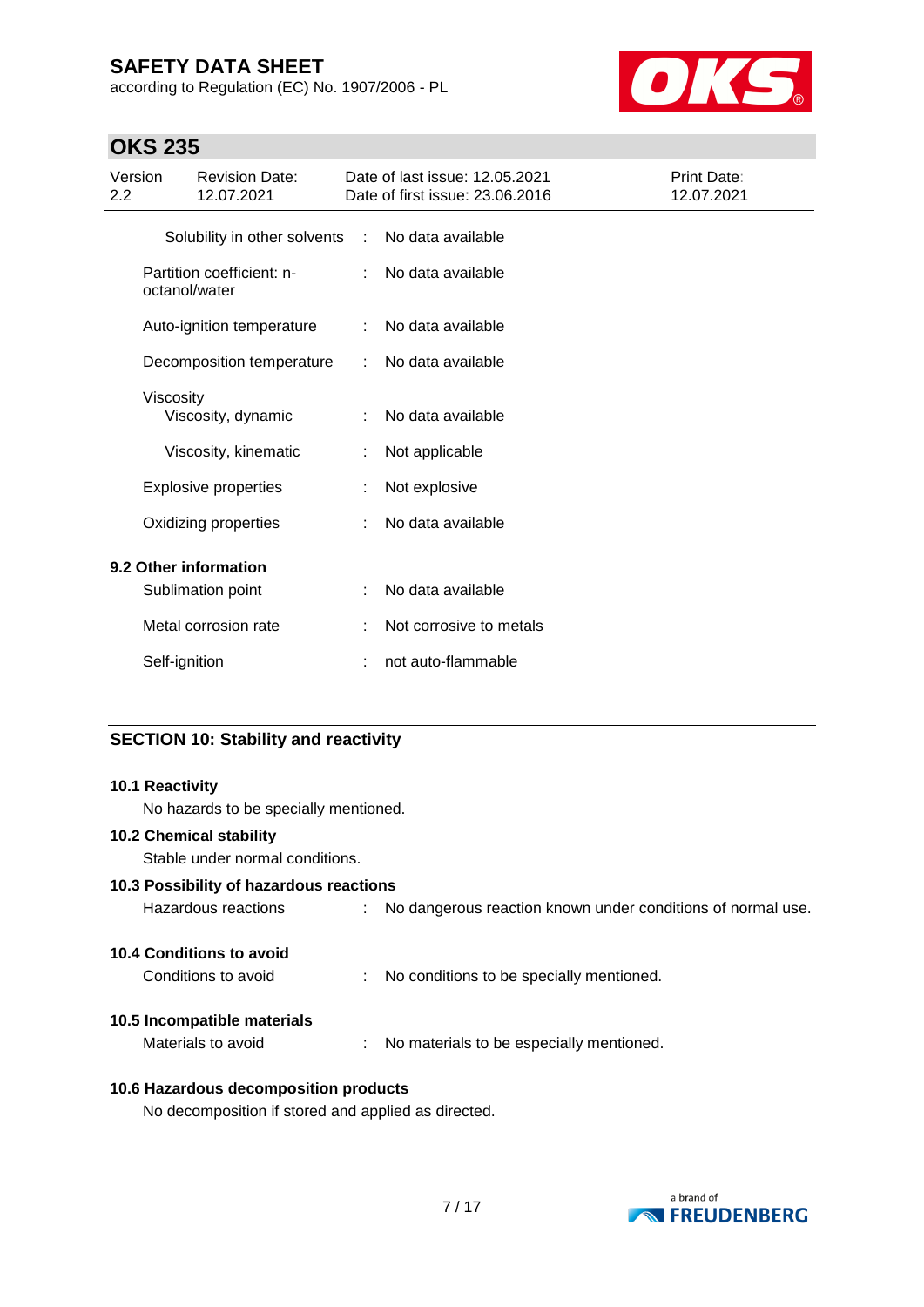according to Regulation (EC) No. 1907/2006 - PL



# **OKS 235**

| Version | Revision Date: | Date of last issue: 12.05.2021  | <b>Print Date:</b> |
|---------|----------------|---------------------------------|--------------------|
| 2.2     | 12.07.2021     | Date of first issue: 23,06,2016 | 12.07.2021         |

## **SECTION 11: Toxicological information**

## **11.1 Information on toxicological effects**

**Acute toxicity**

# **Product:**

| i ivuuvi.                                    |    |                                                                                                                                                               |
|----------------------------------------------|----|---------------------------------------------------------------------------------------------------------------------------------------------------------------|
| Acute oral toxicity                          |    | Remarks: This information is not available.                                                                                                                   |
| Acute inhalation toxicity                    | ÷  | Remarks: This information is not available.                                                                                                                   |
| Components:                                  |    |                                                                                                                                                               |
| Kaolin, calcined:                            |    |                                                                                                                                                               |
| Acute inhalation toxicity                    | ÷  | Assessment: The substance or mixture is classified as specific<br>target organ toxicant, single exposure, category 3 with respira-<br>tory tract irritation.  |
| aluminium powder (stabilised):               |    |                                                                                                                                                               |
| Acute inhalation toxicity                    |    | $LC50$ (Rat): $> 5,09$ mg/l<br>Exposure time: 4 h<br>Test atmosphere: dust/mist<br>Assessment: The substance or mixture has no acute inhala-<br>tion toxicity |
| 2,5-bis(tert-nonyldithio)-1,3,4-thiadiazole: |    |                                                                                                                                                               |
| Acute oral toxicity                          |    | LD50 (Rat): $> 10.000$ mg/kg                                                                                                                                  |
| Acute dermal toxicity                        | t. | LD50 (Rabbit): $> 2.000$ mg/kg                                                                                                                                |
| <b>Skin corrosion/irritation</b>             |    |                                                                                                                                                               |
| <b>Product:</b><br>Remarks                   |    | This information is not available.                                                                                                                            |
| <b>Components:</b>                           |    |                                                                                                                                                               |
| Kaolin, calcined:                            |    |                                                                                                                                                               |
| Result                                       |    | Repeated exposure may cause skin dryness or cracking.                                                                                                         |
| aluminium powder (stabilised):               |    |                                                                                                                                                               |
| Species                                      |    | Rabbit                                                                                                                                                        |
| Assessment                                   |    | No skin irritation                                                                                                                                            |
| Result                                       |    | No skin irritation                                                                                                                                            |

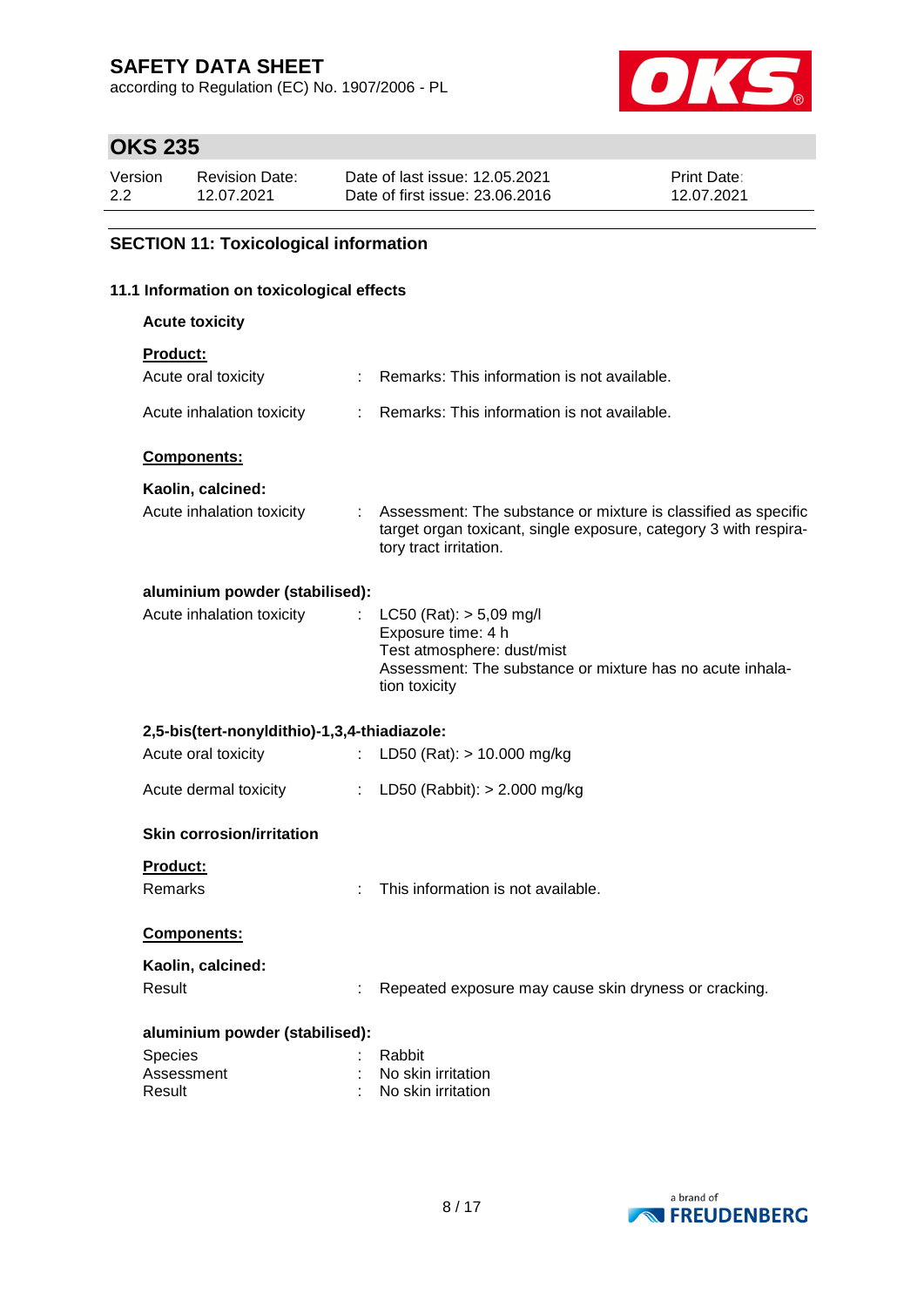according to Regulation (EC) No. 1907/2006 - PL



# **OKS 235**

| Version<br>2.2 |                | <b>Revision Date:</b><br>12.07.2021 |   | Date of last issue: 12.05.2021<br>Date of first issue: 23.06.2016 | <b>Print Date:</b><br>12.07.2021 |
|----------------|----------------|-------------------------------------|---|-------------------------------------------------------------------|----------------------------------|
|                |                | Serious eye damage/eye irritation   |   |                                                                   |                                  |
|                | Product:       |                                     |   |                                                                   |                                  |
|                | Remarks        |                                     |   | This information is not available.                                |                                  |
|                |                |                                     |   |                                                                   |                                  |
|                |                | Components:                         |   |                                                                   |                                  |
|                |                | Kaolin, calcined:                   |   |                                                                   |                                  |
|                | Result         |                                     |   | Irritating to eyes.                                               |                                  |
|                |                | aluminium powder (stabilised):      |   |                                                                   |                                  |
|                | Species        |                                     |   | Rabbit                                                            |                                  |
|                |                | Assessment                          |   | No eye irritation                                                 |                                  |
|                | Result         |                                     |   | No eye irritation                                                 |                                  |
|                |                | Respiratory or skin sensitisation   |   |                                                                   |                                  |
|                | Product:       |                                     |   |                                                                   |                                  |
|                | <b>Remarks</b> |                                     |   | This information is not available.                                |                                  |
|                |                | Components:                         |   |                                                                   |                                  |
|                |                | aluminium powder (stabilised):      |   |                                                                   |                                  |
|                | Species        |                                     |   | Guinea pig                                                        |                                  |
|                |                | Assessment                          |   | Did not cause sensitisation on laboratory animals.                |                                  |
|                | Result         |                                     |   | Did not cause sensitisation on laboratory animals.                |                                  |
|                |                | Germ cell mutagenicity              |   |                                                                   |                                  |
|                | Product:       |                                     |   |                                                                   |                                  |
|                |                | Genotoxicity in vitro               |   | : Remarks: No data available                                      |                                  |
|                |                | Genotoxicity in vivo                |   | : Remarks: No data available                                      |                                  |
|                |                | Carcinogenicity                     |   |                                                                   |                                  |
|                | Product:       |                                     |   |                                                                   |                                  |
|                | Remarks        |                                     | ÷ | No data available                                                 |                                  |
|                |                | <b>Reproductive toxicity</b>        |   |                                                                   |                                  |
|                | Product:       |                                     |   |                                                                   |                                  |
|                |                | Effects on fertility                |   | Remarks: No data available                                        |                                  |
|                |                |                                     |   |                                                                   |                                  |
|                | ment           | Effects on foetal develop-          |   | : Remarks: No data available                                      |                                  |
|                |                |                                     |   |                                                                   |                                  |

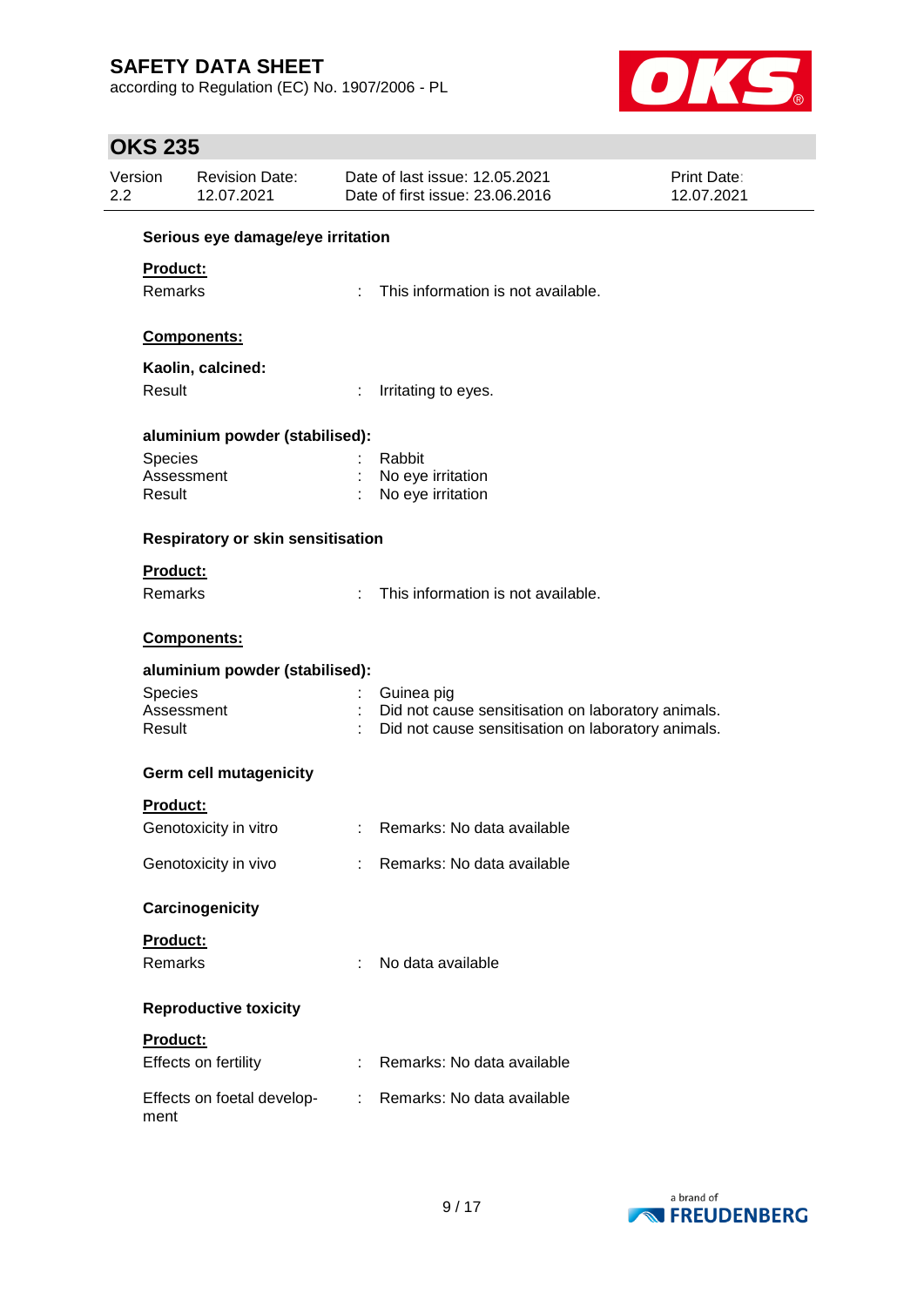according to Regulation (EC) No. 1907/2006 - PL



# **OKS 235**

| 2.2 | Version                    | <b>Revision Date:</b><br>12.07.2021         |   | Date of last issue: 12.05.2021<br>Date of first issue: 23,06,2016                                                                                            | Print Date:<br>12.07.2021 |
|-----|----------------------------|---------------------------------------------|---|--------------------------------------------------------------------------------------------------------------------------------------------------------------|---------------------------|
|     |                            | <b>STOT - single exposure</b>               |   |                                                                                                                                                              |                           |
|     |                            | Components:                                 |   |                                                                                                                                                              |                           |
|     | Assessment                 | Kaolin, calcined:<br><b>Exposure routes</b> | ÷ | Inhalation<br>The substance or mixture is classified as specific target organ<br>toxicant, single exposure, category 3 with respiratory tract<br>irritation. |                           |
|     |                            | <b>Repeated dose toxicity</b>               |   |                                                                                                                                                              |                           |
|     | Product:<br>Remarks        |                                             |   | This information is not available.                                                                                                                           |                           |
|     |                            | <b>Aspiration toxicity</b>                  |   |                                                                                                                                                              |                           |
|     | <b>Product:</b>            | This information is not available.          |   |                                                                                                                                                              |                           |
|     |                            | <b>Further information</b>                  |   |                                                                                                                                                              |                           |
|     | <b>Product:</b><br>Remarks |                                             | ÷ | Information given is based on data on the components and<br>the toxicology of similar products.                                                              |                           |

## **SECTION 12: Ecological information**

## **12.1 Toxicity**

| <b>Product:</b>                                          |   |                            |
|----------------------------------------------------------|---|----------------------------|
| Toxicity to fish                                         |   | Remarks: No data available |
| Toxicity to daphnia and other :<br>aquatic invertebrates |   | Remarks: No data available |
| Toxicity to algae/aquatic<br>plants                      |   | Remarks: No data available |
| Toxicity to microorganisms                               | ÷ | Remarks: No data available |

## **Components:**

| aluminium powder (stabilised): |                                                                                                                    |  |  |  |
|--------------------------------|--------------------------------------------------------------------------------------------------------------------|--|--|--|
| Toxicity to fish               | $\therefore$ LC50 (Oncorhynchus mykiss (rainbow trout)): 0,12 mg/<br>Exposure time: 96 h<br>Test Type: static test |  |  |  |

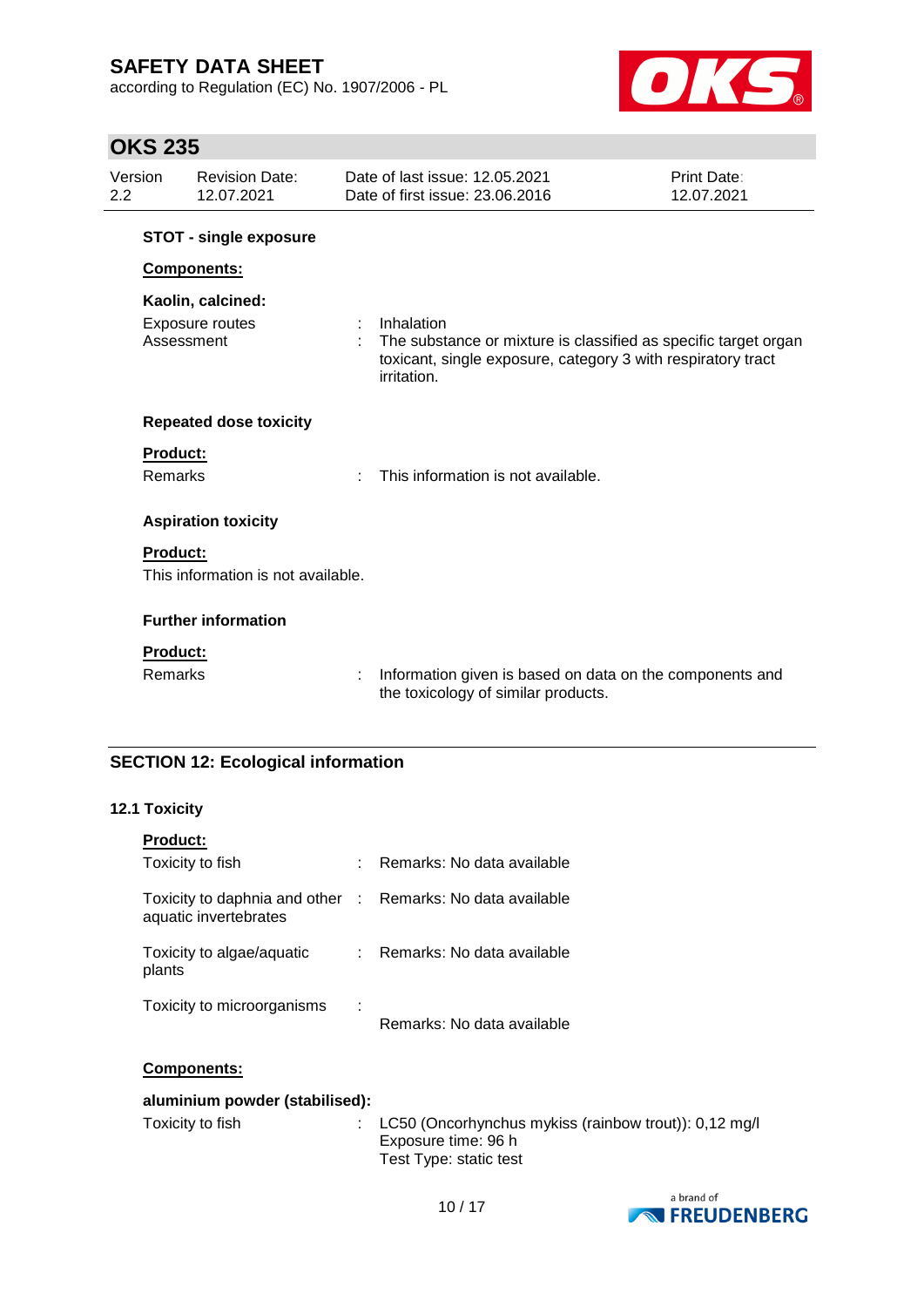according to Regulation (EC) No. 1907/2006 - PL



|                | <b>OKS 235</b>  |                                                    |    |                                                                                                                                                                                                                         |                           |
|----------------|-----------------|----------------------------------------------------|----|-------------------------------------------------------------------------------------------------------------------------------------------------------------------------------------------------------------------------|---------------------------|
| Version<br>2.2 |                 | <b>Revision Date:</b><br>12.07.2021                |    | Date of last issue: 12.05.2021<br>Date of first issue: 23.06.2016                                                                                                                                                       | Print Date:<br>12.07.2021 |
|                |                 |                                                    |    | Remarks: No toxicity at the limit of solubility                                                                                                                                                                         |                           |
|                |                 | <b>Ecotoxicology Assessment</b>                    |    |                                                                                                                                                                                                                         |                           |
|                |                 | Acute aquatic toxicity                             | ÷. | This product has no known ecotoxicological effects.                                                                                                                                                                     |                           |
|                |                 | Chronic aquatic toxicity                           | ÷. | This product has no known ecotoxicological effects.                                                                                                                                                                     |                           |
|                |                 | 2,5-bis(tert-nonyldithio)-1,3,4-thiadiazole:       |    |                                                                                                                                                                                                                         |                           |
|                |                 | Toxicity to fish                                   | t. | LC50 (Fish): > 10 - 100 mg/l<br>Exposure time: 96 h                                                                                                                                                                     |                           |
|                |                 | aquatic invertebrates                              |    | Toxicity to daphnia and other : (Daphnia magna (Water flea)): > 10 - 100 mg/l<br>Exposure time: 48 h                                                                                                                    |                           |
|                | plants          | Toxicity to algae/aquatic                          |    | : $EC50: > 10 - 100$ mg/l<br>Exposure time: 72 h                                                                                                                                                                        |                           |
|                |                 | 12.2 Persistence and degradability                 |    |                                                                                                                                                                                                                         |                           |
|                | <b>Product:</b> |                                                    |    |                                                                                                                                                                                                                         |                           |
|                |                 | Biodegradability                                   |    | Remarks: No data available                                                                                                                                                                                              |                           |
|                | ity             |                                                    |    | Physico-chemical removabil- : Remarks: No data available                                                                                                                                                                |                           |
|                |                 | Components:                                        |    |                                                                                                                                                                                                                         |                           |
|                |                 | 2,5-bis(tert-nonyldithio)-1,3,4-thiadiazole:       |    |                                                                                                                                                                                                                         |                           |
|                |                 | Biodegradability                                   | ÷  | Result: Not readily biodegradable.                                                                                                                                                                                      |                           |
|                |                 | 12.3 Bioaccumulative potential                     |    |                                                                                                                                                                                                                         |                           |
|                | Product:        |                                                    |    |                                                                                                                                                                                                                         |                           |
|                |                 | Bioaccumulation                                    |    | Remarks: This mixture contains no substance considered to<br>be persistent, bioaccumulating and toxic (PBT).<br>This mixture contains no substance considered to be very<br>persistent and very bioaccumulating (vPvB). |                           |
|                |                 | 12.4 Mobility in soil                              |    |                                                                                                                                                                                                                         |                           |
|                | Product:        |                                                    |    |                                                                                                                                                                                                                         |                           |
|                | Mobility        |                                                    |    | Remarks: No data available                                                                                                                                                                                              |                           |
|                |                 | Distribution among environ-<br>mental compartments |    | Remarks: No data available                                                                                                                                                                                              |                           |
|                |                 | 12.5 Results of PBT and vPvB assessment            |    |                                                                                                                                                                                                                         |                           |
|                | Product:        |                                                    |    |                                                                                                                                                                                                                         |                           |



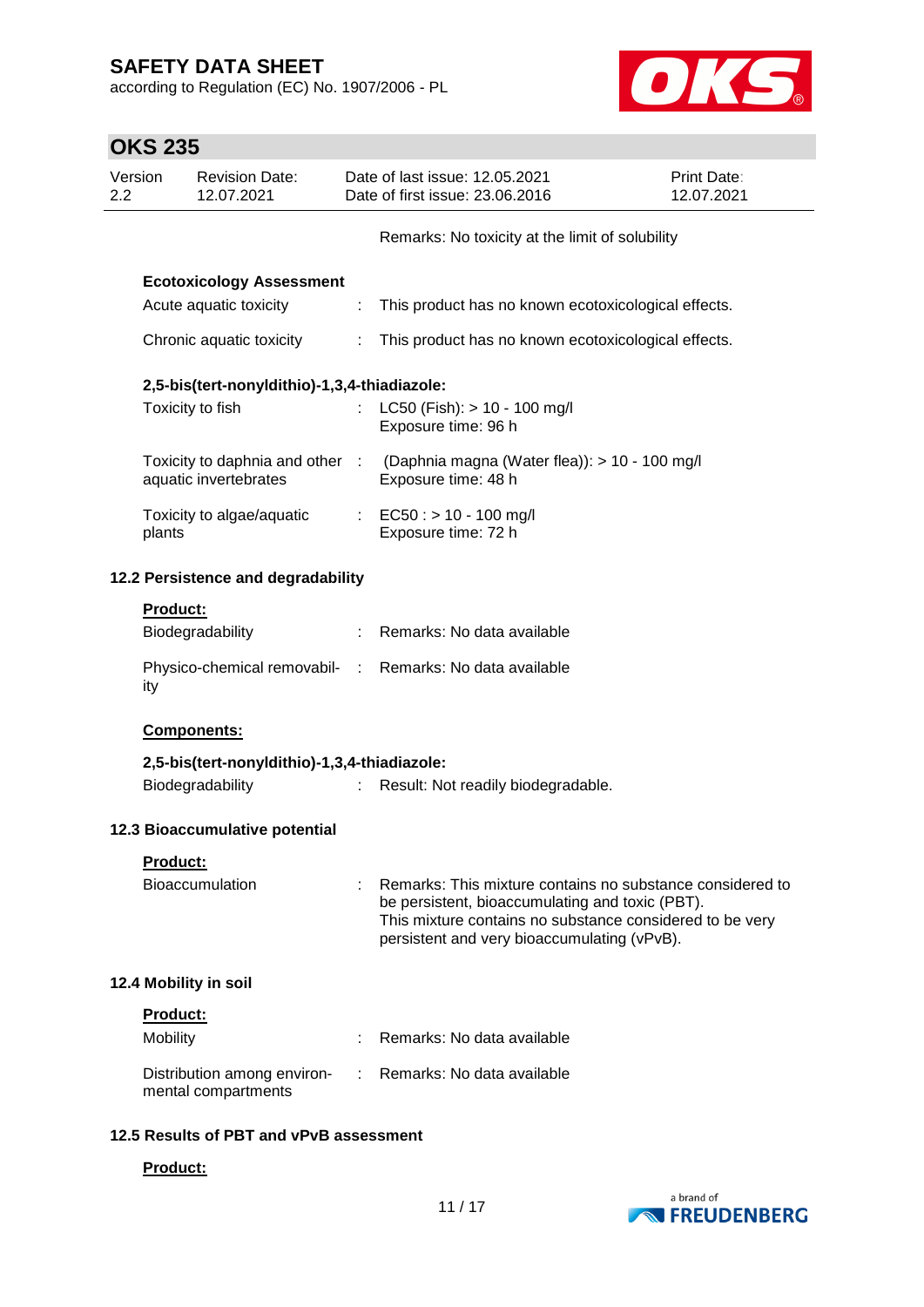according to Regulation (EC) No. 1907/2006 - PL



# **OKS 235**

| Version<br>$2.2\phantom{0}$ | <b>Revision Date:</b><br>12.07.2021    |    | Date of last issue: 12.05.2021<br>Date of first issue: 23.06.2016                                                                                                                                                                                                         | Print Date:<br>12.07.2021 |
|-----------------------------|----------------------------------------|----|---------------------------------------------------------------------------------------------------------------------------------------------------------------------------------------------------------------------------------------------------------------------------|---------------------------|
|                             | Assessment                             |    | This substance/mixture contains no components considered<br>to be either persistent, bioaccumulative and toxic (PBT), or<br>very persistent and very bioaccumulative (vPvB) at levels of<br>$0.1\%$ or higher                                                             |                           |
|                             | 12.6 Other adverse effects             |    |                                                                                                                                                                                                                                                                           |                           |
|                             | <b>Product:</b>                        |    |                                                                                                                                                                                                                                                                           |                           |
|                             | Endocrine disrupting poten-<br>tial    | t. | The substance/mixture does not contain components consid-<br>ered to have endocrine disrupting properties according to<br>REACH Article 57(f) or Commission Delegated regulation<br>(EU) 2017/2100 or Commission Regulation (EU) 2018/605 at<br>levels of 0.1% or higher. |                           |
|                             | Additional ecological infor-<br>mation |    | : No information on ecology is available.                                                                                                                                                                                                                                 |                           |

## **SECTION 13: Disposal considerations**

| 13.1 Waste treatment methods |   |                                                                                                                                                                        |
|------------------------------|---|------------------------------------------------------------------------------------------------------------------------------------------------------------------------|
| Product                      |   | Waste codes should be assigned by the user based on the<br>application for which the product was used.                                                                 |
|                              |   | The product should not be allowed to enter drains, water<br>courses or the soil.                                                                                       |
| Contaminated packaging       | ÷ | Packaging that is not properly emptied must be disposed of as<br>the unused product.<br>Dispose of waste product or used containers according to<br>local regulations. |
|                              |   | The following Waste Codes are only suggestions:                                                                                                                        |
| Waste Code                   |   | used product, unused product<br>12 01 12*, spent waxes and fats                                                                                                        |
|                              |   | uncleaned packagings<br>15 01 10, packaging containing residues of or contaminated<br>by hazardous substances                                                          |

## **SECTION 14: Transport information**

| 14.1 UN number |  |
|----------------|--|
|----------------|--|

| <b>ADN</b> | Not regulated as a dangerous good |
|------------|-----------------------------------|
| <b>ADR</b> | Not regulated as a dangerous good |

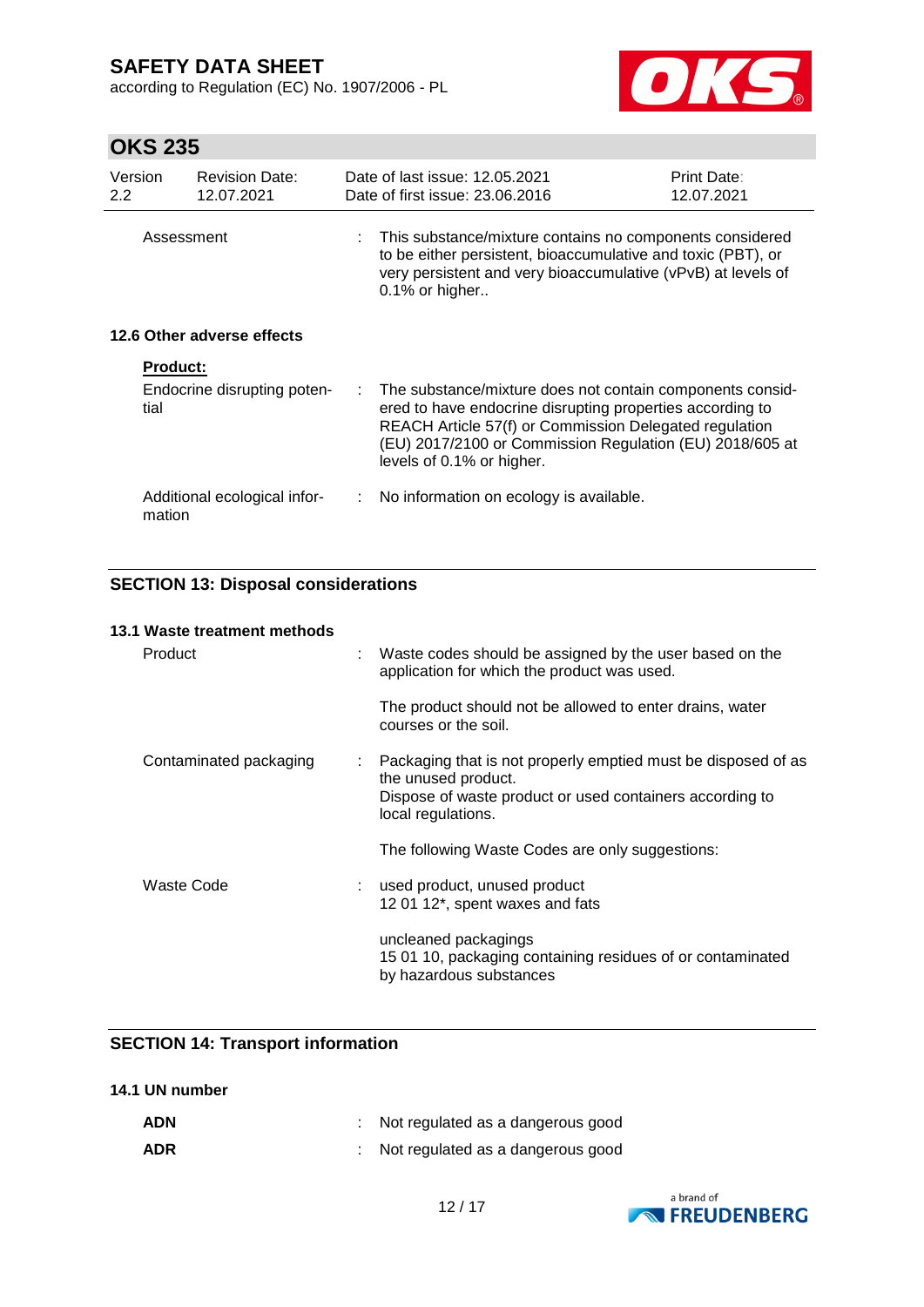according to Regulation (EC) No. 1907/2006 - PL



# **OKS 235**

| Version<br>2.2 |             | <b>Revision Date:</b><br>12.07.2021 | Date of last issue: 12.05.2021<br>Date of first issue: 23.06.2016       | <b>Print Date:</b><br>12.07.2021 |
|----------------|-------------|-------------------------------------|-------------------------------------------------------------------------|----------------------------------|
|                |             |                                     |                                                                         |                                  |
|                | <b>RID</b>  |                                     | Not regulated as a dangerous good                                       |                                  |
|                | <b>IMDG</b> |                                     | Not regulated as a dangerous good                                       |                                  |
|                | <b>IATA</b> |                                     | Not regulated as a dangerous good                                       |                                  |
|                |             | 14.2 UN proper shipping name        |                                                                         |                                  |
|                | <b>ADN</b>  |                                     | Not regulated as a dangerous good                                       |                                  |
|                | <b>ADR</b>  |                                     | Not regulated as a dangerous good                                       |                                  |
|                | <b>RID</b>  |                                     | Not regulated as a dangerous good                                       |                                  |
|                | <b>IMDG</b> |                                     | Not regulated as a dangerous good                                       |                                  |
|                | <b>IATA</b> |                                     | Not regulated as a dangerous good                                       |                                  |
|                |             | 14.3 Transport hazard class(es)     |                                                                         |                                  |
|                | <b>ADN</b>  |                                     | Not regulated as a dangerous good                                       |                                  |
|                | <b>ADR</b>  |                                     | Not regulated as a dangerous good                                       |                                  |
|                | <b>RID</b>  |                                     | Not regulated as a dangerous good                                       |                                  |
|                | <b>IMDG</b> |                                     | Not regulated as a dangerous good                                       |                                  |
|                | <b>IATA</b> |                                     | Not regulated as a dangerous good                                       |                                  |
|                |             | 14.4 Packing group                  |                                                                         |                                  |
|                | <b>ADN</b>  |                                     | Not regulated as a dangerous good                                       |                                  |
|                | <b>ADR</b>  |                                     | Not regulated as a dangerous good                                       |                                  |
|                | <b>RID</b>  |                                     | Not regulated as a dangerous good                                       |                                  |
|                | <b>IMDG</b> |                                     | Not regulated as a dangerous good                                       |                                  |
|                |             | <b>IATA (Cargo)</b>                 | Not regulated as a dangerous good                                       |                                  |
|                |             | <b>IATA (Passenger)</b>             | Not regulated as a dangerous good                                       |                                  |
|                |             | <b>14.5 Environmental hazards</b>   |                                                                         |                                  |
|                | <b>ADN</b>  |                                     | Not regulated as a dangerous good                                       |                                  |
|                | <b>ADR</b>  |                                     | Not regulated as a dangerous good                                       |                                  |
|                | <b>RID</b>  |                                     | Not regulated as a dangerous good                                       |                                  |
|                | <b>IMDG</b> |                                     | Not regulated as a dangerous good                                       |                                  |
|                |             | <b>IATA (Passenger)</b>             | Not regulated as a dangerous good                                       |                                  |
|                |             | <b>IATA (Cargo)</b>                 | Not regulated as a dangerous good                                       |                                  |
|                |             | 14.6 Special precautions for user   |                                                                         |                                  |
|                |             | Not applicable                      |                                                                         |                                  |
|                |             |                                     | 14.7 Transport in bulk according to Annex II of Marpol and the IBC Code |                                  |
|                | Remarks     |                                     | Not applicable for product as supplied.                                 |                                  |

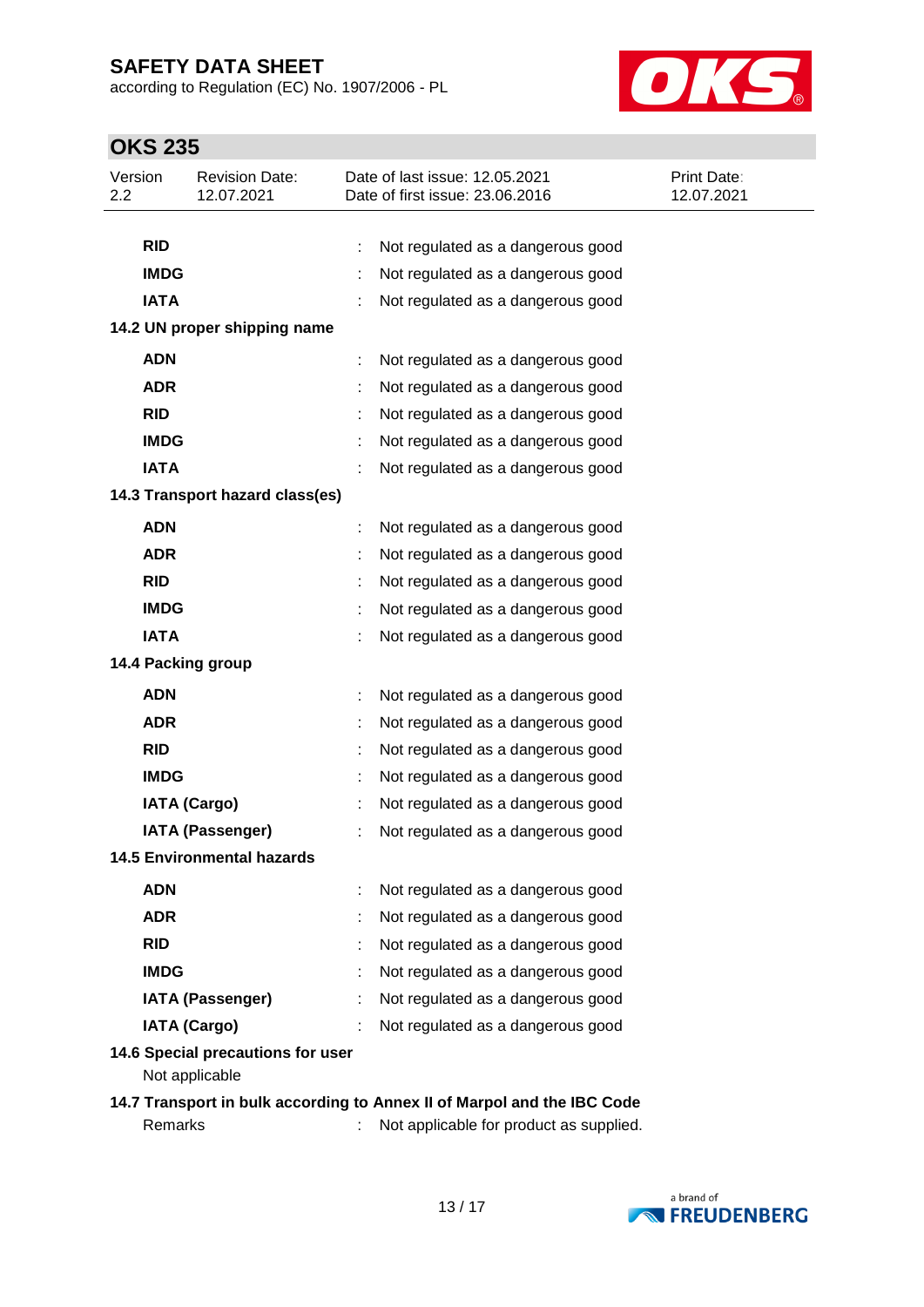according to Regulation (EC) No. 1907/2006 - PL



# **OKS 235**

| Version | Revision Date: | Date of last issue: 12.05.2021  | <b>Print Date:</b> |
|---------|----------------|---------------------------------|--------------------|
| 2.2     | 12.07.2021     | Date of first issue: 23,06,2016 | 12.07.2021         |

## **SECTION 15: Regulatory information**

#### **15.1 Safety, health and environmental regulations/legislation specific for the substance or mixture**

| REACH - Candidate List of Substances of Very High<br>Concern for Authorisation (Article 59).                                                         |                               | This product does not contain sub-<br>stances of very high concern (Regu-<br>lation (EC) No 1907/2006 (REACH),<br>Article 57). |
|------------------------------------------------------------------------------------------------------------------------------------------------------|-------------------------------|--------------------------------------------------------------------------------------------------------------------------------|
| REACH - List of substances subject to authorisation<br>(Annex XIV)                                                                                   |                               | Not applicable                                                                                                                 |
| Regulation (EC) No 1005/2009 on substances that de-<br>plete the ozone layer                                                                         |                               | : Not applicable                                                                                                               |
| Regulation (EU) 2019/1021 on persistent organic pollu-<br>tants (recast)                                                                             | $\mathcal{L}^{\mathcal{L}}$   | Not applicable                                                                                                                 |
| Regulation (EC) No 649/2012 of the European Parlia-<br>ment and the Council concerning the export and import<br>of dangerous chemicals               | ÷.                            | Not applicable                                                                                                                 |
| REACH - Restrictions on the manufacture, placing on<br>the market and use of certain dangerous substances,<br>preparations and articles (Annex XVII) | $\mathcal{I}^{\mathcal{I}}$ . | Not applicable                                                                                                                 |
| Regulation (EU) 2019/1148 on the marketing and use of<br>explosives precursors                                                                       |                               |                                                                                                                                |
| Acquisition, introduction, possession or use of the explo-<br>sive precursor by the general public is subject to report-<br>ing obligations.         |                               | aluminium powder (stabilised)<br>(ANNEX II)                                                                                    |
|                                                                                                                                                      |                               |                                                                                                                                |

Seveso III: Directive 2012/18/EU of the European Parliament and of the Council on the control of major-accident hazards involving dangerous substances. Not applicable

| Volatile organic compounds | Directive 2010/75/EU of 24 November 2010 on industrial  |
|----------------------------|---------------------------------------------------------|
|                            | emissions (integrated pollution prevention and control) |
|                            | Not applicable                                          |

## **Other regulations:**

Act of 25 February 2011 on chemical substances and their mixtures (i.e. Journal of Laws of 2019, No. 0, item 1225)

Regulation (EC) No 1272/2008 of the European Parliament and of the Council of 16 December 2008 on classification, labelling and packaging of substances and mixtures, amending and repealing Directives 67/548/EEC and 1999/45/EC, and amending Regulation (EC) No 1907/2006 (Official Journal of the European Union L 353 from 31.12.2008) with further adaptation to technical progress (ATP).

Regulation (EC) No 1907/2006 of the European Parliament and of the Council of 18 December

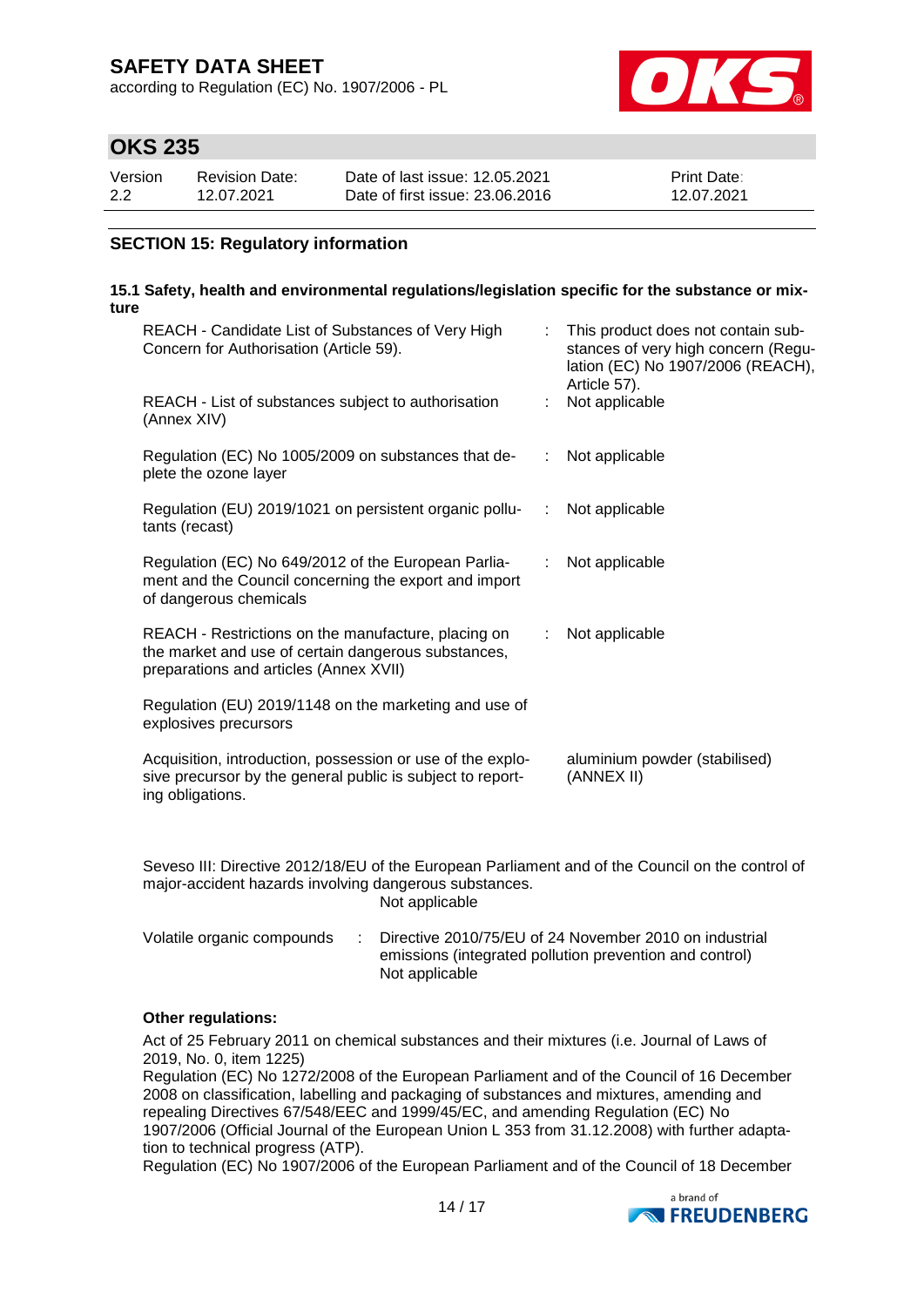according to Regulation (EC) No. 1907/2006 - PL



## **OKS 235**

| Version | Revision Date: | Date of last issue: 12.05.2021  | <b>Print Date:</b> |
|---------|----------------|---------------------------------|--------------------|
| 2.2     | 12.07.2021     | Date of first issue: 23,06,2016 | 12.07.2021         |

2006 concerning the Registration, Evaluation, Authorisation and Restriction of Chemicals (REACH), establishing a European Chemicals Agency, amending Directive 1999/45/EC and repealing Council Regulation (EEC) No 793/93 and Commission Regulation (EC) No 1488/94 as well as Council Directive 76/769/EEC and Commission Directives 91/155/EEC, 93/67/EEC, 93/105/EC and 2000/21/EC (Official Journal of the European Union L 396 from 30.12.2006, as amended).

Commission Regulation (EU) 2015/830 of 28 May 2015 amending Regulation (EC) No 1907/2006 of the European Parliament and of the Council on the Registration, Evaluation, Authorisation and Restriction of Chemicals (REACH)

Ordinance of the Minister of Health of 10 August 2012 concerning the criteria and procedure of classification of chemical substances and their mixtures (consolidated text Dz. U. of 2015., pos. 208).

Ordinance of the Minister of Economy, Labour and Social Policy of 21st December 2005 concerning the basic requirements for personal protective equipment (Dz. U. Nr. 259, item 2173). Ordinance of the Minister of Labour and Social Policy of 12 June 2018 concerning the highest allowable concentrations and levels of the agents harmful for health in the workplace (Dz.U 2018 pos 1286, with later amendments).

Ordinance of the Minister of Health of 2nd February 2011 concerning tests and measurement of agents harmful for health in the workplace (Dz. U. Nr. 33, item 166 wraz z późn. zm.). Ordinance of the Minister of Health of 30th December 2004 on the health and safety of workers related to chemical agents at work (Dz. U. from 2005, Nr. 11, item 86, as amended).

Act of 14 December 2012. on Waste (Journal of Laws of 2013. pos. 21, as amended). Act of 13 June 2013. On packaging and packaging waste Journal. U. of 2013. Item. 888, as amended).

Ordinance of the Minister of Climate of 2nd January 2020 on Waste Catalog (Dz. U. 2020 item 10).

Ordinance of the Minister of Environment on the requirements for carrying out the process of thermal treatment of waste and how to deal with waste produced in the process. (Dz. U. of 2016., Pos. 108)

Act of 19 August 2011 on transport of dangerous goods (Dz. U. Nr. 227, item 1367, as amended).

Government Statement of 18 February 2019 on enforcing of changes Annexes A and B of European Agreement concerning international transport of dangerous goods by road (ADR) (Dz. U. 2019, item 769).

Ordinance of the Minister of Health of 20th April 2012 concerning labeling of containers of dangerous substances and dangerous mixtures and some mixtures ((consolidated text) Dz. U. z 2015 nr. 0 poz. 450).

Ordinance of the Minister of Health of 11th June 2012 concerning categories of dangerous substances and dangerous mixtures for which containers must be fitted with child-resistant fastenings and a tactile warning of danger (Dz. U. from 2012, item 688 as amended).

## **15.2 Chemical safety assessment**

This information is not available.

## **SECTION 16: Other information**

## **Full text of H-Statements**

| H <sub>228</sub> | : Flammable solid.                  |
|------------------|-------------------------------------|
| H319             | : Causes serious eye irritation.    |
| H335             | : May cause respiratory irritation. |

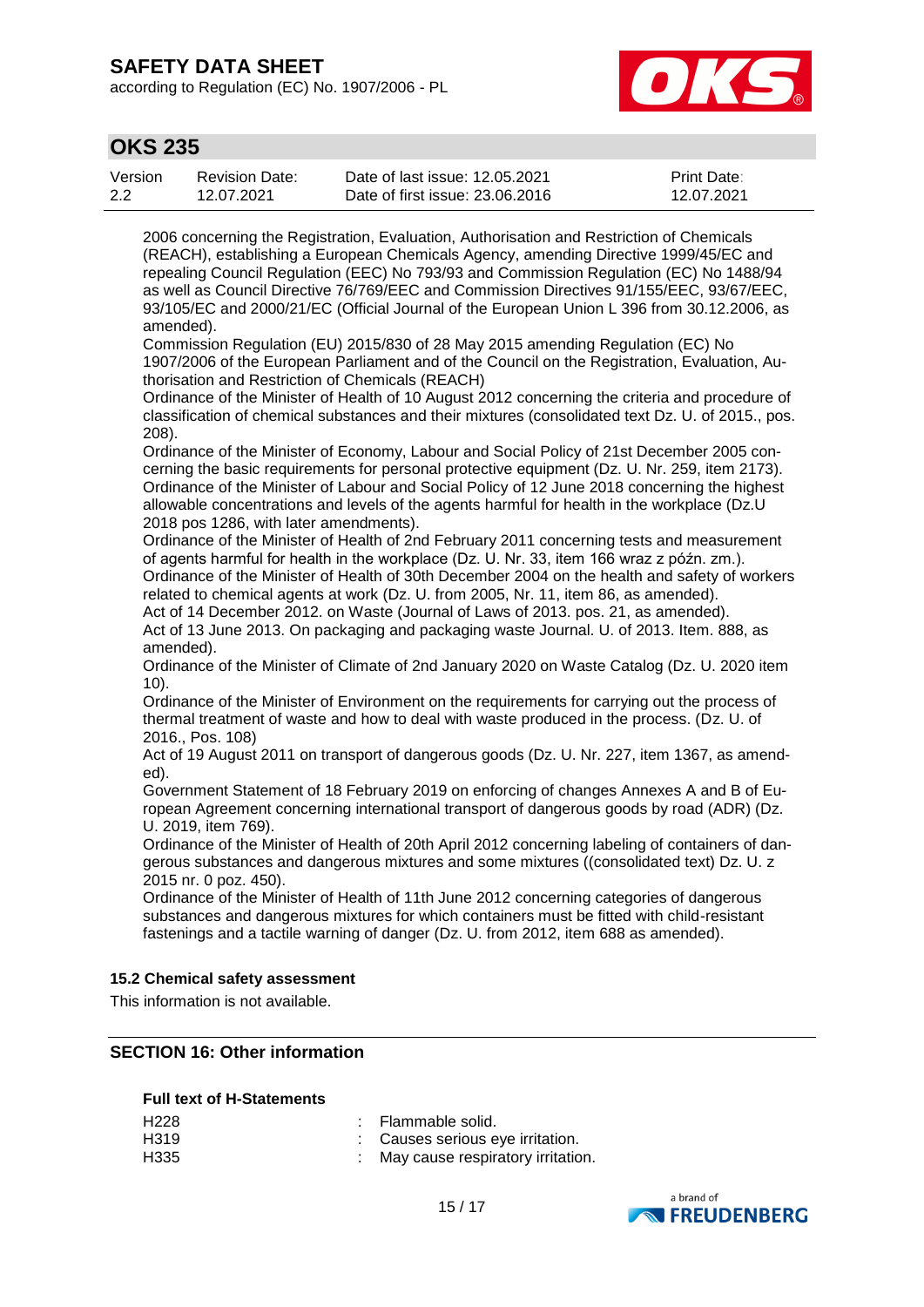according to Regulation (EC) No. 1907/2006 - PL



## **OKS 235**

| Version | <b>Revision Date:</b> | Date of last issue: 12.05.2021  | <b>Print Date:</b> |
|---------|-----------------------|---------------------------------|--------------------|
| 2.2     | 12.07.2021            | Date of first issue: 23,06,2016 | 12.07.2021         |

H412 : Harmful to aquatic life with long lasting effects.

## **Full text of other abbreviations**

ADN - European Agreement concerning the International Carriage of Dangerous Goods by Inland Waterways; ADR - European Agreement concerning the International Carriage of Dangerous Goods by Road; AIIC - Australian Inventory of Industrial Chemicals; ASTM - American Society for the Testing of Materials; bw - Body weight; CLP - Classification Labelling Packaging Regulation; Regulation (EC) No 1272/2008; CMR - Carcinogen, Mutagen or Reproductive Toxicant; DIN - Standard of the German Institute for Standardisation; DSL - Domestic Substances List (Canada); ECHA - European Chemicals Agency; EC-Number - European Community number; ECx - Concentration associated with x% response; ELx - Loading rate associated with x% response; EmS - Emergency Schedule; ENCS - Existing and New Chemical Substances (Japan); ErCx - Concentration associated with x% growth rate response; GHS - Globally Harmonized System; GLP - Good Laboratory Practice; IARC - International Agency for Research on Cancer; IATA - International Air Transport Association; IBC - International Code for the Construction and Equipment of Ships carrying Dangerous Chemicals in Bulk; IC50 - Half maximal inhibitory concentration; ICAO - International Civil Aviation Organization; IECSC - Inventory of Existing Chemical Substances in China; IMDG - International Maritime Dangerous Goods; IMO - International Maritime Organization; ISHL - Industrial Safety and Health Law (Japan); ISO - International Organisation for Standardization; KECI - Korea Existing Chemicals Inventory; LC50 - Lethal Concentration to 50 % of a test population; LD50 - Lethal Dose to 50% of a test population (Median Lethal Dose); MARPOL - International Convention for the Prevention of Pollution from Ships; n.o.s. - Not Otherwise Specified; NO(A)EC - No Observed (Adverse) Effect Concentration; NO(A)EL - No Observed (Adverse) Effect Level; NOELR - No Observable Effect Loading Rate; NZIoC - New Zealand Inventory of Chemicals; OECD - Organization for Economic Co-operation and Development; OPPTS - Office of Chemical Safety and Pollution Prevention; PBT - Persistent, Bioaccumulative and Toxic substance; PICCS - Philippines Inventory of Chemicals and Chemical Substances; (Q)SAR - (Quantitative) Structure Activity Relationship; REACH - Regulation (EC) No 1907/2006 of the European Parliament and of the Council concerning the Registration, Evaluation, Authorisation and Restriction of Chemicals; RID - Regulations concerning the International Carriage of Dangerous Goods by Rail; SADT - Self-Accelerating Decomposition Temperature; SDS - Safety Data Sheet; SVHC - Substance of Very High Concern; TCSI - Taiwan Chemical Substance Inventory; TRGS - Technical Rule for Hazardous Substances; TSCA - Toxic Substances Control Act (United States); UN - United Nations; vPvB - Very Persistent and Very Bioaccumulative

## **Further information**

This safety data sheet applies only to products as originally packed and labelled. The information contained therein may not be reproduced or modified without our express written permission. Any forwarding of this document is only permitted to the extent required by law. Any further, in particular public, dissemination of the safety data sheet (e.g. as a document for download from the Internet) is not permitted without our express written consent. We provide our customers with amended safety data sheets as prescribed by law. The customer is responsible for passing on safety data sheets and any amendments contained therein to its own customers, employees and other users of the product. We provide no guarantee that safety data sheets received by users from third parties are up-to-date. All information and instructions in this safety data sheet have been compiled to the best of our knowledge and are based on the information available to us on the day of publication. The information provided is intended to describe the product in relation to the required safety measures; it is neither an assurance of characteristics nor a guarantee of the